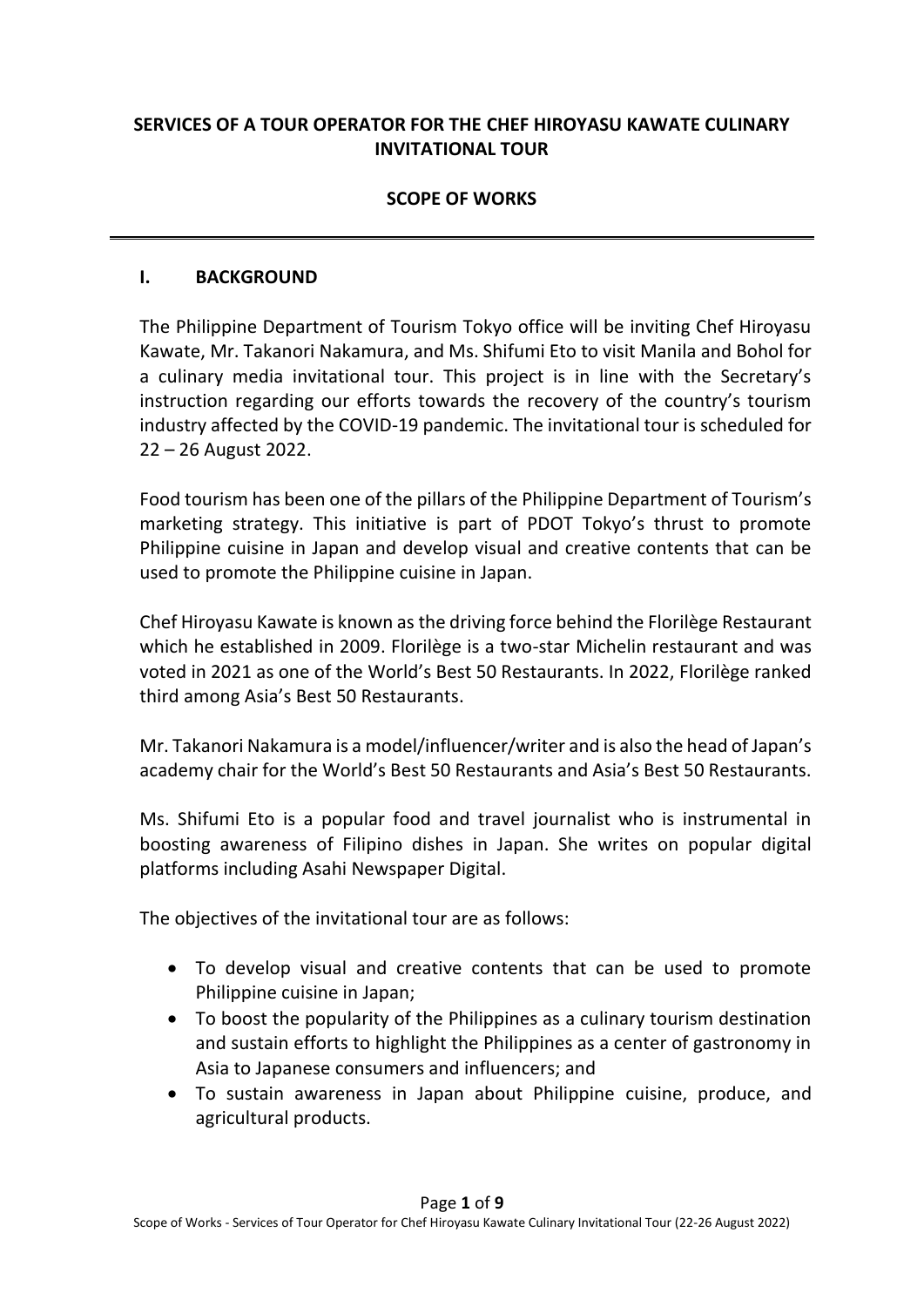## **II. DETAILS OF THE EVENT**

| Date                             |             | $\therefore$ 22 – 26 August 2022 (indicative |
|----------------------------------|-------------|----------------------------------------------|
| dates)                           |             |                                              |
| Venue                            |             | <b>Bohol and Manila</b>                      |
| <b>Total No. of Participants</b> | $\sim 1000$ | 8 pax                                        |
| Including (1) TPB Officer        |             |                                              |

The TPB shall procure the services of a tour operator/travel agent for the provision of the following requirements which shall be opened for small value procurement based on one (1) lot identified below:

### **III. SCOPE OF WORKS/DELIVERABLES**

| (D/4N)                                                   | <b>BOHOL AND MANILA</b>                                                                                                                                                                                                                                                                                                                                                                                                                                                                                                                                                                | <b>ABC</b><br>PHP 997,000.00 |
|----------------------------------------------------------|----------------------------------------------------------------------------------------------------------------------------------------------------------------------------------------------------------------------------------------------------------------------------------------------------------------------------------------------------------------------------------------------------------------------------------------------------------------------------------------------------------------------------------------------------------------------------------------|------------------------------|
| Lot $1:$<br><b>BOHOL</b><br><b>AND</b><br><b>MANILA</b>  | Number of participants: 8 pax (inclusive of six<br>$(6)$ guests, one $(1)$ TPB officer, and one $(1)$<br>DOT Tokyo staff)                                                                                                                                                                                                                                                                                                                                                                                                                                                              | PHP 997,000.00               |
|                                                          | <b>I. AIR TICKETS</b>                                                                                                                                                                                                                                                                                                                                                                                                                                                                                                                                                                  |                              |
| $22 - 26$ August<br>2022<br><i>(indicative</i><br>dates) | A. Roundtrip International airline tickets<br>(HANEDA-MANILA-HANEDA) via NH 869<br>- business class, re-bookable, re-routable<br>with 20 kilos baggage allowance for 3 pax<br>B. Roundtrip International airline tickets<br>(HANEDA-MANILA-HANEDA) via NH 869<br>- regular economy, re-bookable, re-<br>routable with 20 kilos baggage allowance<br>for 2 pax<br>C. Roundtrip Domestic airline tickets (MNL-<br>TAG) via 5J 687 and (TAG-MNL) via PR<br>2778 – regular economy, re-bookable, re-<br>routable with 20 kilos baggage allowance<br>for 8 pax<br><b>II. TRANSPORTATION</b> |                              |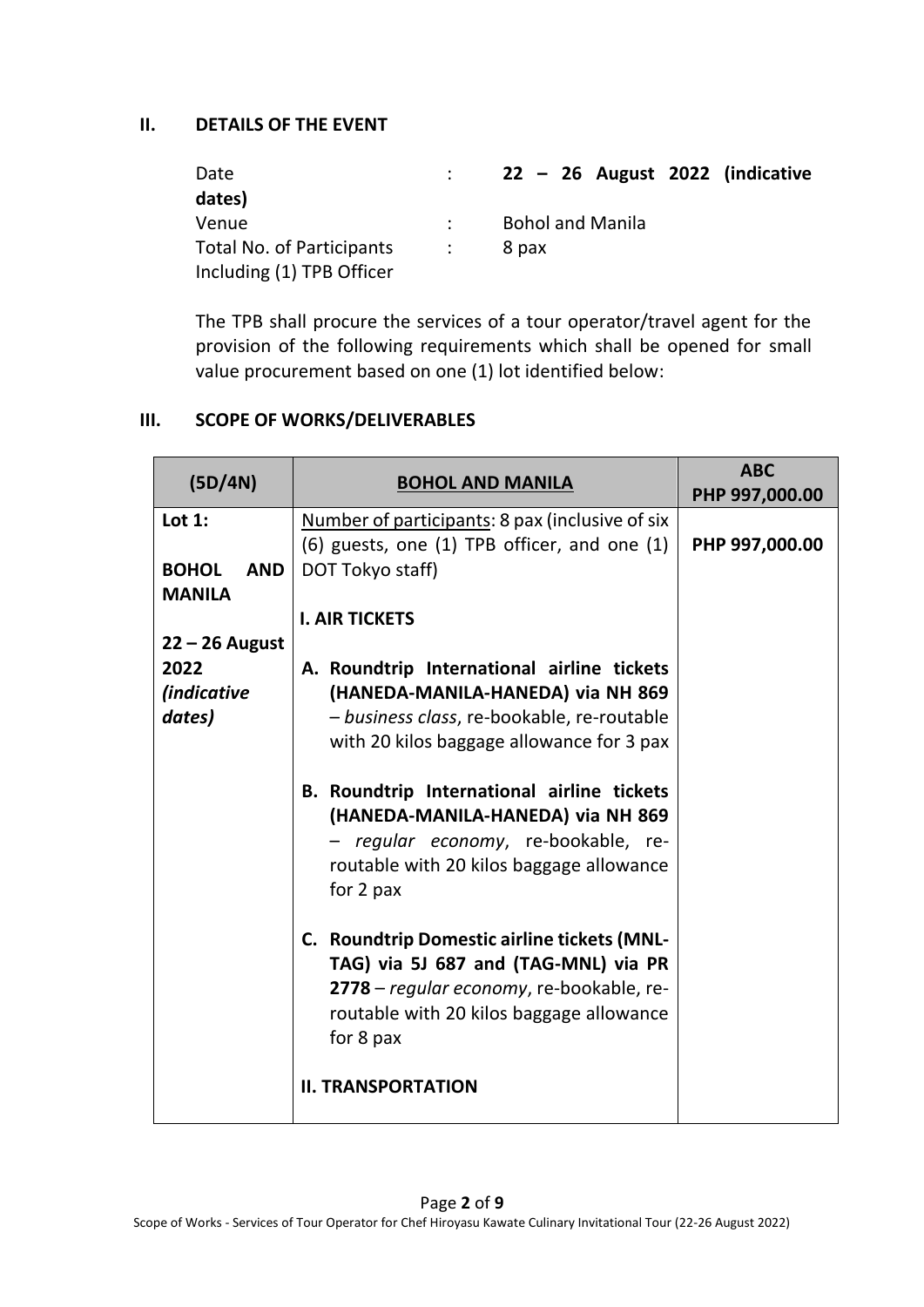| D. Land transportation with driver for the<br>whole duration of the trip inclusive of<br>the following requirements:                                                                                                                                                                                                                                                                                                                                                                                                                                                                                                                                                                                                                                                                                                                                                                                                                                                                                                                                                                                                                                                                                         |  |
|--------------------------------------------------------------------------------------------------------------------------------------------------------------------------------------------------------------------------------------------------------------------------------------------------------------------------------------------------------------------------------------------------------------------------------------------------------------------------------------------------------------------------------------------------------------------------------------------------------------------------------------------------------------------------------------------------------------------------------------------------------------------------------------------------------------------------------------------------------------------------------------------------------------------------------------------------------------------------------------------------------------------------------------------------------------------------------------------------------------------------------------------------------------------------------------------------------------|--|
| Type of Transportation (in Bohol and Manila):<br>1. One (1) coaster or Three (3) vans;<br>2. One (1) additional van for luggage<br>(inclusive of driver and gas)                                                                                                                                                                                                                                                                                                                                                                                                                                                                                                                                                                                                                                                                                                                                                                                                                                                                                                                                                                                                                                             |  |
| • Comply with IATF protocols/guidelines on<br>safety, capacity, and coverage; daily<br>disinfection of vehicle; Ensure clean and<br>tidy vehicles at all times.<br>• Vehicle year model must be at least 2018<br>or newer; should the vehicle develop any<br>mechanical fault in transit, the tour<br>operator must find a replacement within<br>one hour.<br>• Must be equipped<br>- Climate control or air-conditioning, PA<br>system, and CCTVs (for buses and<br>coasters)<br>- With universal van sliding windows and<br>safety belts for all seats<br>- GPS or Waze and charge units for<br>phones<br>• Maximum use 15 hours per day inclusive<br>of overtime and driver's fee<br>• Necessary expenses to cover all expenses<br>including driver's fee, as well as his food,<br>RT-PCR/border antigen tests, PPEs, and<br>miscellaneous<br>other<br>costs,<br>all<br>maintenance costs, gasoline, lubricant,<br>other consumable costs, and other related<br>expenses, will be covered by the tour<br>operator, payment of toll fees and parking<br>fees.<br>• Licensed<br>driver should<br>have<br>strong<br>navigation skills, uniformed, presentable,<br>and experienced in interacting with guests |  |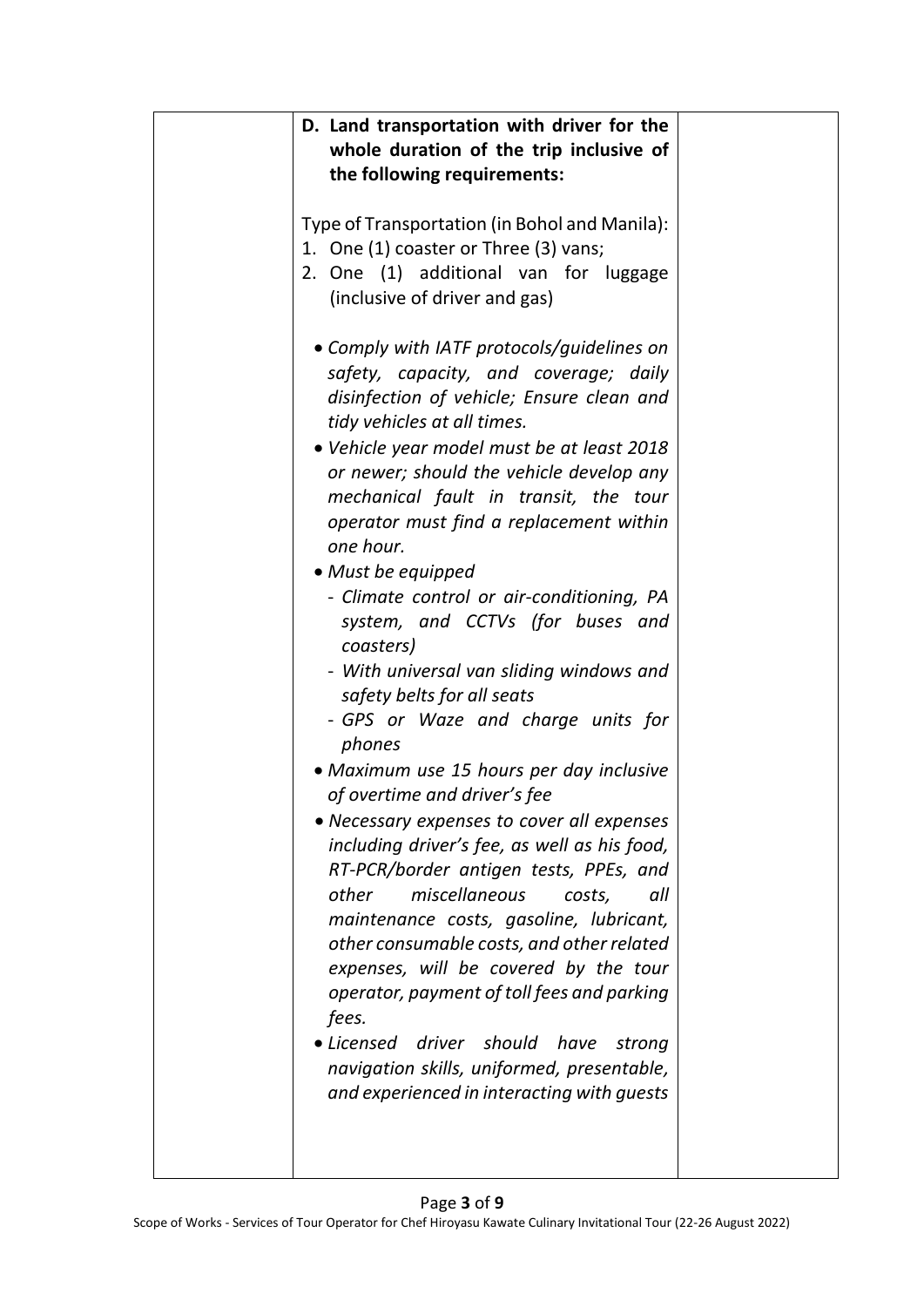| <b>III. INSURANCE</b>                                                                                                                                                                                                                                                                                                                                                                                         |  |
|---------------------------------------------------------------------------------------------------------------------------------------------------------------------------------------------------------------------------------------------------------------------------------------------------------------------------------------------------------------------------------------------------------------|--|
| E. Comprehensive travel insurance for 8<br>(guests, TPB, and<br><b>DOT</b><br>рах<br>representatives) with medical coverage<br>for COVID-19                                                                                                                                                                                                                                                                   |  |
| IV. ACCOMMODATION                                                                                                                                                                                                                                                                                                                                                                                             |  |
| <b>F. Room Accommodation</b><br>Provision of 8 rooms based on single<br>occupancy in a business room category or<br>its equivalent room category with<br>breakfast<br>1. Bohol leg:<br>Check-in dates: 22-24 August 2022<br>Room nights: 2 nights<br>Preferred hotel: Bohol Beach Club<br>2. Manila leg:<br>Check-in dates: 24-26 August 2022<br>Room nights: 2 nights<br>Preferred hotel: Hotel Okura Manila |  |
| <b>V. MEALS</b>                                                                                                                                                                                                                                                                                                                                                                                               |  |
| G. Meals and beverages for the whole<br>duration of the trip 8 pax:                                                                                                                                                                                                                                                                                                                                           |  |
| Lunch and dinner throughout the duration of<br>the trip with one round of drinks (choice of<br>bottled water, juice or soft drinks, and one<br>can or bottle of beer)                                                                                                                                                                                                                                         |  |
| a. Four (4) Lunch with at least PhP46,800.00<br>(PhP1,300/pax/meal)<br>b. Four (4) Dinner with at least PhP61,200.00<br>(PhP1,700/pax/meal)                                                                                                                                                                                                                                                                   |  |
| <b>Notes:</b><br>• Please provide a breakdown per person<br>per meal per day.<br>• Meals are subject to the approval of the<br>TPB representative. The budget per meal                                                                                                                                                                                                                                        |  |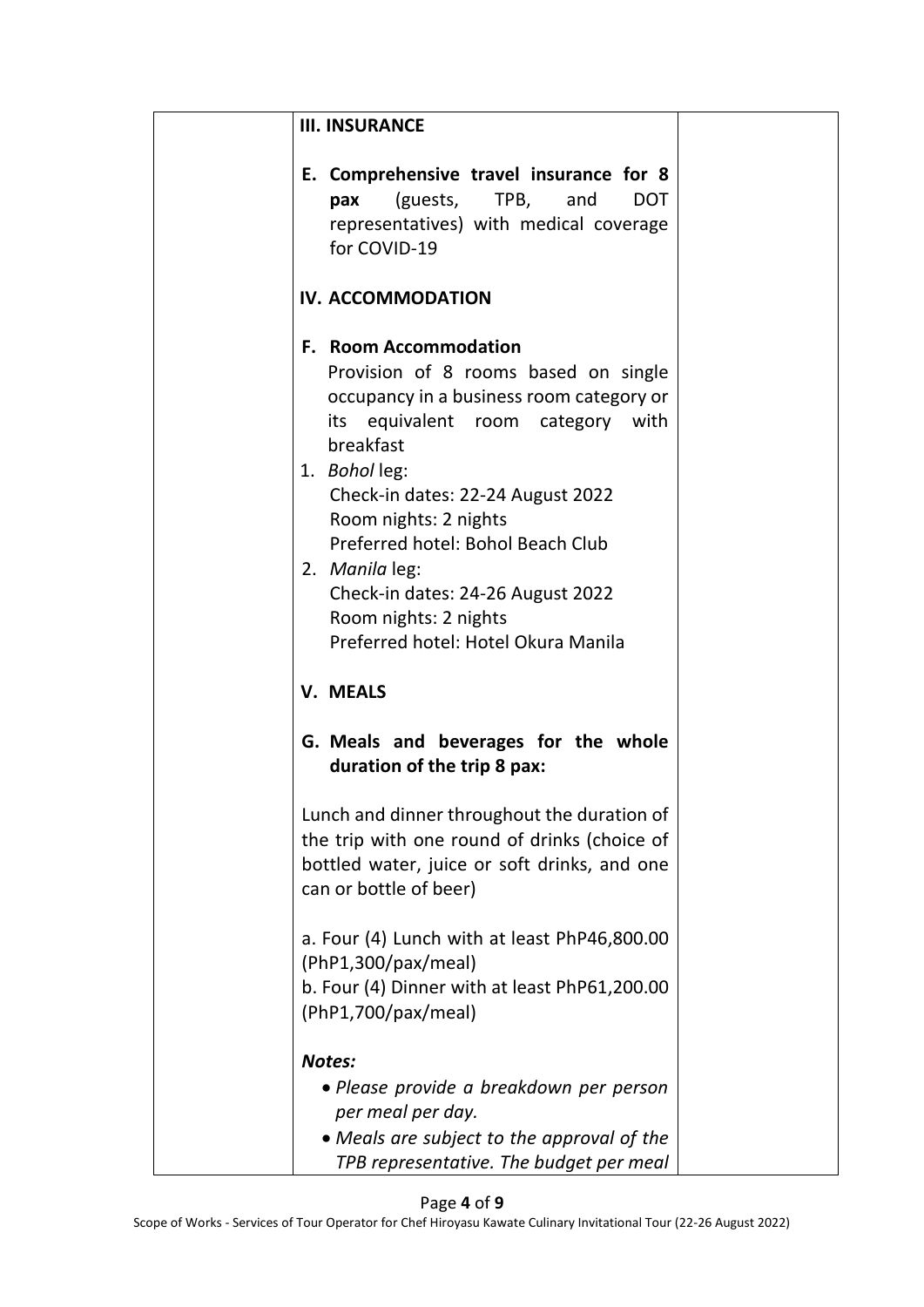|    | should be reflected in the bidder's<br>proposal.                                                                                                                                                                                                                                |  |
|----|---------------------------------------------------------------------------------------------------------------------------------------------------------------------------------------------------------------------------------------------------------------------------------|--|
|    | <b>VI. TOURS</b>                                                                                                                                                                                                                                                                |  |
|    | H. Interactive/experiential/culinary tours<br>and activities preferred for 8 pax (see<br>attached itinerary)                                                                                                                                                                    |  |
|    | The final itinerary should be approved by<br>the TPB and must adhere to existing<br>health and safety protocols set by the<br>IATF and the local government unit<br>(overseeing the destination)                                                                                |  |
| I. | Incentivized tour kit/travel necessities<br>per pax - surgical masks (at least 2 per<br>day), tissue, disinfectant wipes, hand<br>sanitizer/alcohol (at least 70% alcohol<br>solution), mints, mosquito repellent,<br>towel, reusable tumbler (at least 24 oz.)                 |  |
|    | (for group picture)<br>J. Banners<br>and<br>signage,<br>design/specs<br>appropriate<br>subject to TPB's approval                                                                                                                                                                |  |
|    | <b>VII. VIDEOGRAPHER AND COORDINATOR</b>                                                                                                                                                                                                                                        |  |
|    | K. Provision of 1 videographer to cover the<br>tour and to provide a consolidated output<br>of videos stored in a USB drive and via<br>Google drive to be submitted to TPB<br>representative on the last day of the tour<br>(subject to the approval of TPB Project<br>Officer) |  |
|    | L. Provision of 1 tour coordinator with at<br>least three (3) years of experience to<br>coordinate with the TPB Project Officer<br>on all other matters required for the<br>smooth implementation of the tour                                                                   |  |
|    | <b>TOUR GUIDE</b><br>VIII.                                                                                                                                                                                                                                                      |  |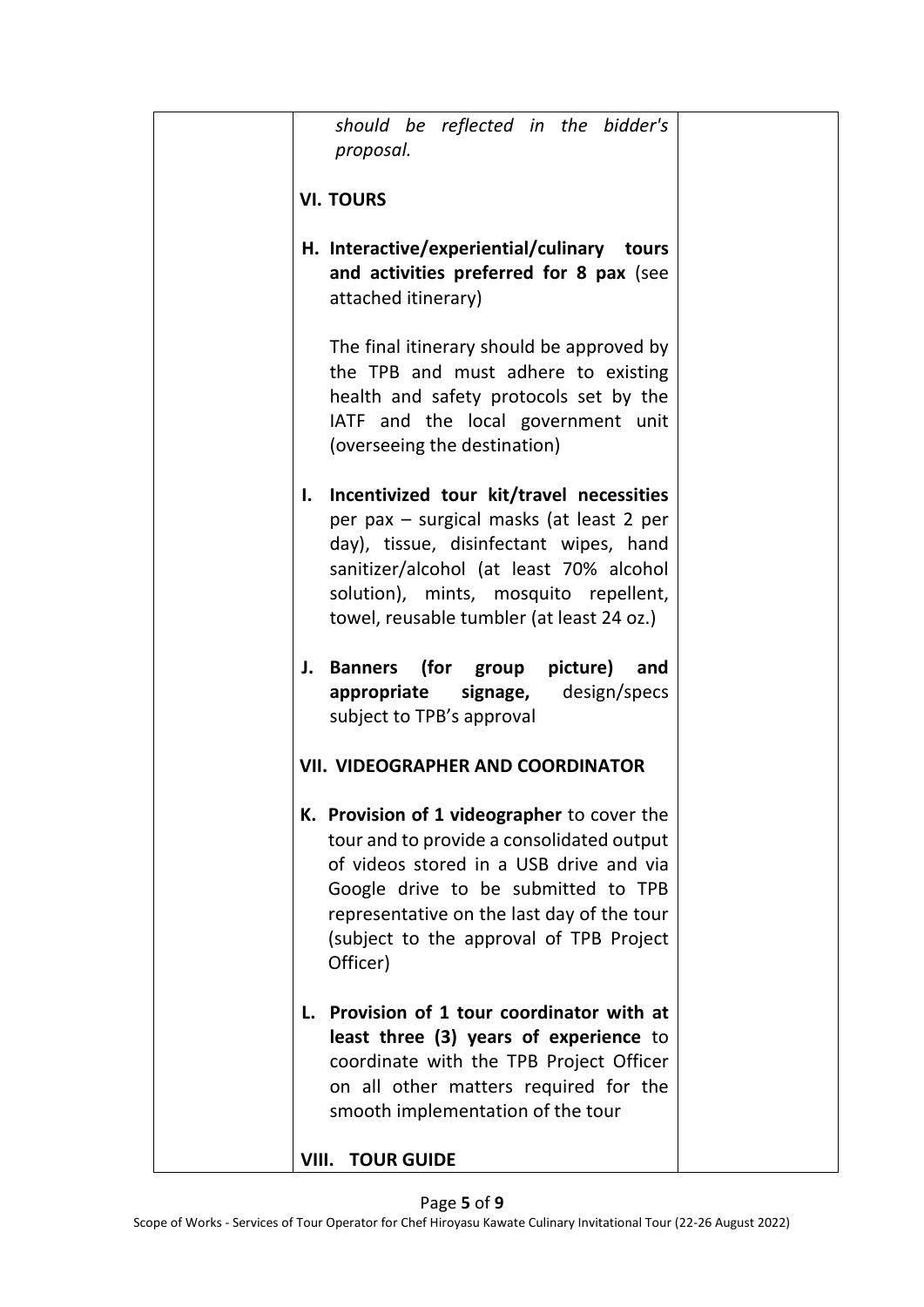| M. Licensed DOT-accredited<br>Japanese-<br>speaking Tour Guide familiar with the<br>destination, must be<br>fluent<br>and<br>conversant in Japanese and English and<br>have a strong sense of Philippine history,<br>culture, tradition, art as well as current<br>events. Must have handled at least (1)<br>foreign tour group. |  |
|----------------------------------------------------------------------------------------------------------------------------------------------------------------------------------------------------------------------------------------------------------------------------------------------------------------------------------|--|
| One (1) Japanese-speaking tour guide<br>based in each destination (Bohol and<br>Manila)                                                                                                                                                                                                                                          |  |
| Note: All assigned personnel of the service<br>provider should have a negative RT-PCR<br>Test c/o of supplier/bidder (tour<br>coordinator, tour guide, videographer,<br>and driver)                                                                                                                                              |  |
| IX. MISCELLANEOUS EXPENSES                                                                                                                                                                                                                                                                                                       |  |
| N. RT-PCR (COVID-19 test) or Antigen test<br>for 8 pax as may be required by the LGU                                                                                                                                                                                                                                             |  |
| O. Incidental and other<br>miscellaneous<br><b>expenses</b> (e.g., sampling of<br>local<br>delicacies, permits, entrance<br>fees,<br>environmental fees, terminal fees, toll<br>fees,<br>parking<br>fees, porter<br>fees,<br>communication<br>expenses, gasoline,<br>water expenses, etc.)                                       |  |
| P. Provision for on-site related expenses<br>amounting to at least PhP20,000.00                                                                                                                                                                                                                                                  |  |
| Q. First Aid Kit on board the tour vehicle/s<br>with basic medicines (antacid for upset<br>stomach, headache, an antihistamine for<br>allergies, diarrhea, motion sickness,<br>fever, pain reliever, etc.)                                                                                                                       |  |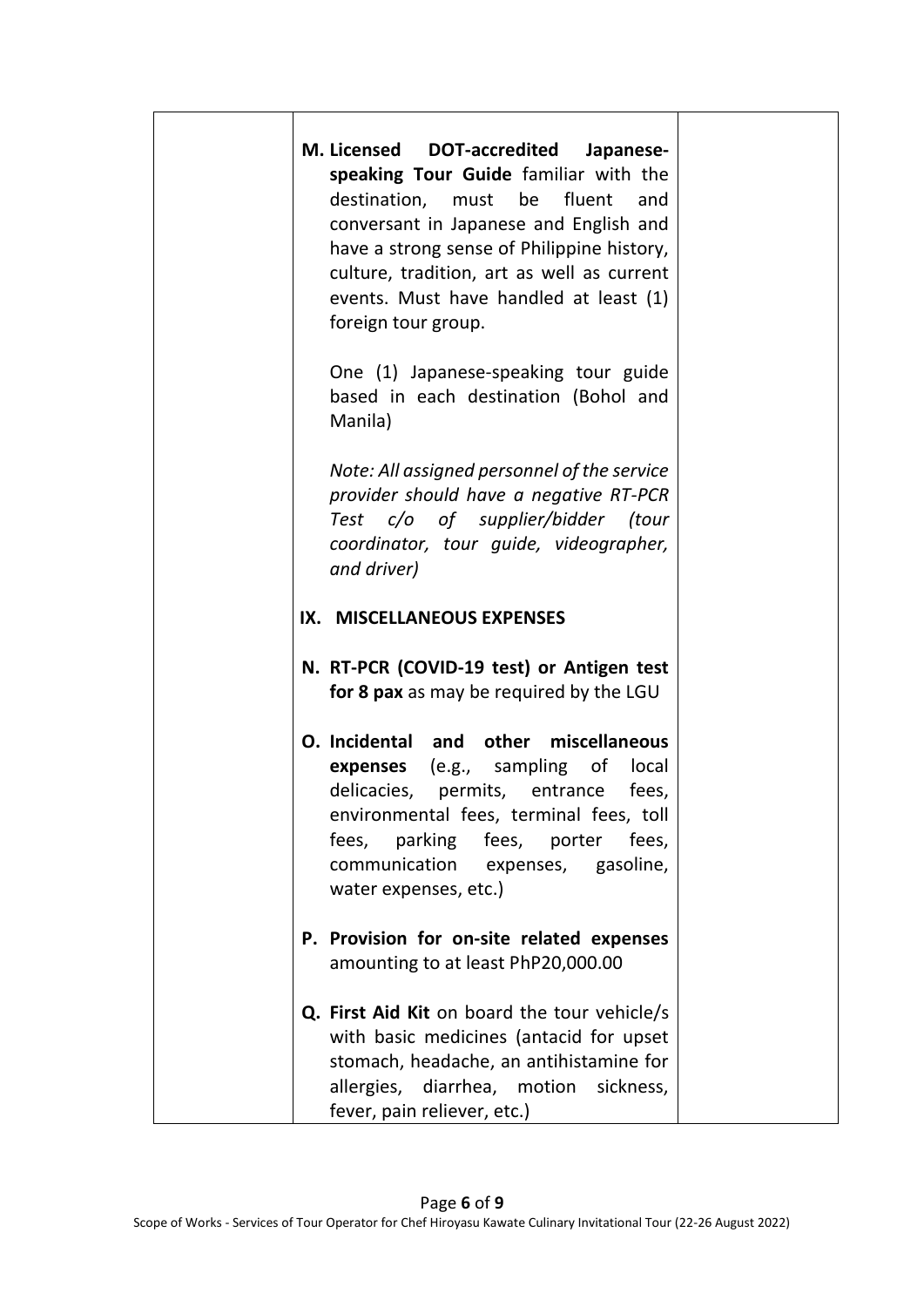## **IV. DELIVERY TERM**

A tour operator to provide the mentioned services from **22 – 26 August 2022 (indicative dates)**. *(Please see attached itinerary)*

## **V. TERMS AND CONDITIONS**

- 1. Assistance in preparing/securing entry documents, as necessary.
- 2. Willingness to respond to immediate/unforeseen changes in specifications.
- 3. Bidders must adhere to the DOT Guidelines from the Memorandum Circular No. 2020-008 and 2020-011, as well as the IATF Safety Guidelines and Protocols.
- 4. *Tour activities and/or schedules/dates may still be changed* based on recommendations of the DOT Regional Office and IATF orders on local travel restrictions.
- 5. Neither party shall be held liable to the other party for any failure to perform any obligation due to a fortuitous event or force majeure which is beyond the control of any party including but not limited to government pronouncements, natural, or man-made eventuality.
- 6. Bidders should submit a budget bid proposal that reflects the cost of tours, activities, and logistical requirements. The TPB-initiated requested sponsorship (hosted/discounted) will be deducted from the bid amount. Thus, the tour operator will bill TPB *based on the actual cost per pax*.

# **VI. INVITATION TO SUPPLIERS**

TPB invites DOT-accredited tour operators to submit their bid proposals. The proposals shall include the detailed itineraries, itemized costs of the basic tour components, such as transportation service requirements (transfers, van/coaster hire, air tickets with 20 kg baggage allowance, terminal fees, and other applicable fees, charges and taxes), meals and accommodation with breakfast, tours with meals, entrance fees, and environmental fees and other similar fees, taxes and charges, and guide fees.

The winning bidders shall be determined in accordance with the process of R.A. 9184 and its Revised IRR. Awarding shall be based on the Lowest Calculated and Responsive Quotation (LCRQ) provided that it does not exceed the ABC.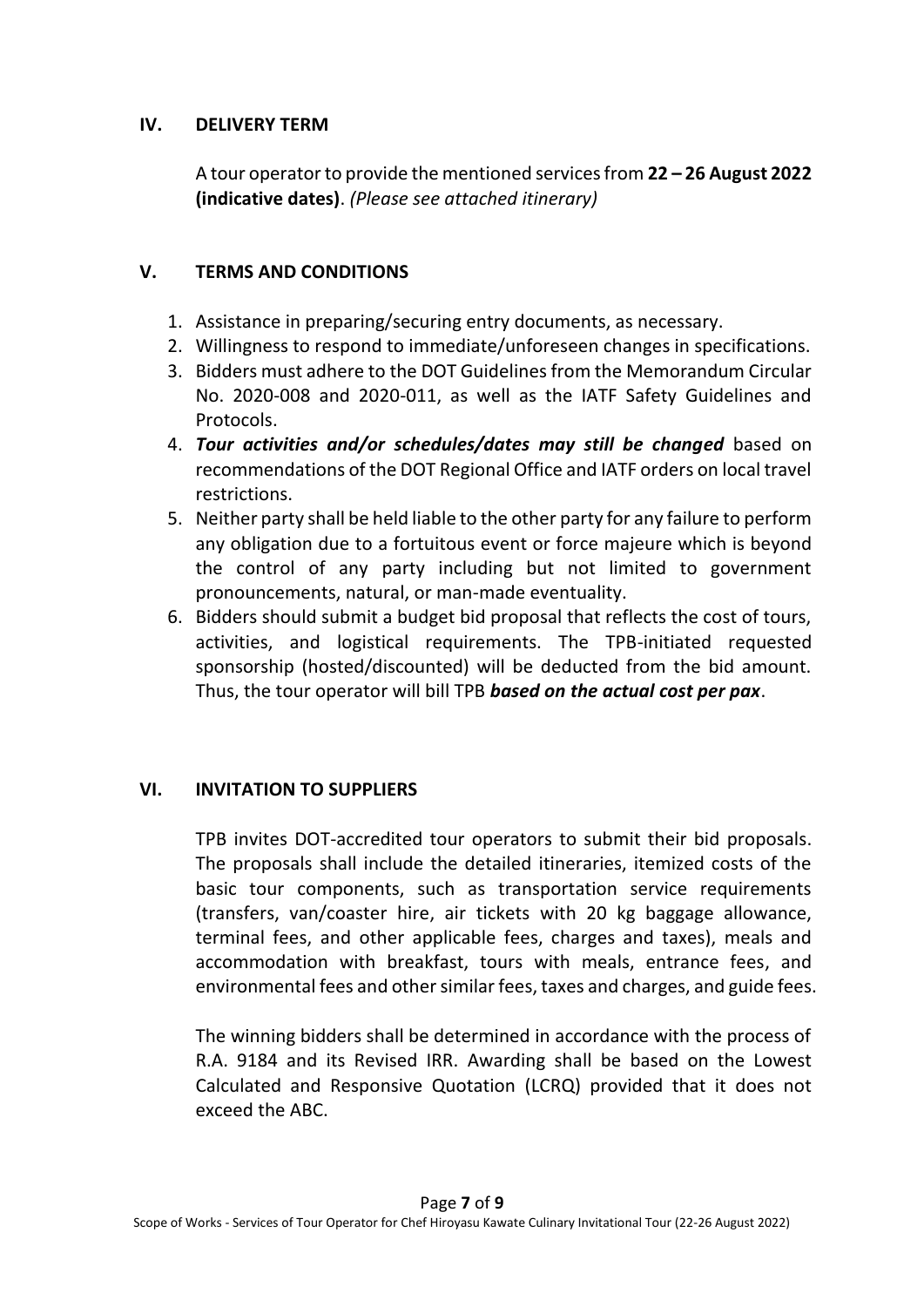# **VII. QUALIFICATION OF BIDDERS**

- 1. Must be a Filipino-owned, operated, and legally registered tour services company under Philippine laws;
- 2. Engaged in the travel and tour operator business for at least three (3) years at the date and time of the opening of bids;
- 3. Must have expertise in organizing and coordinating travel arrangements, specifically within Region 7 and NCR;
- 4. Must have a minimum of 5 years' experience in providing logistical requirements and tour operator services such as small-medium-large scale tours, events, and the likes;
- 5. Must possess the necessary expertise in the conveyance of passengers, particularly tourists, both local and foreign

# **VIII. ADDITIONAL TECHNICAL REQUIREMENTS**

The following additional technical requirements must be submitted together with the proposal:

- 1. Submit a certificate of undertaking that the tour Operator Company or travel agency concerned has free cancellation, rebooking, transferable or refundable policies.
- 2. Valid Department of Tourism (DOT) Certificate of Accreditation or Provisional Certificate of Accreditation (TPB to consider if their DOT certification is subject to renewal).
- 3. A list of ongoing and completed tours conducted in the past three (3) years including international groups.
- 4. Provide an alternative itinerary, in case of rain, risk of a typhoon, and other unforeseen or fortuitous events subject to the approval of the TPB.

# **IX. TERMS OF PAYMENT**

- Must be willing to provide services on a "send-bill" arrangement **based on the actual number of participants and costs incurred**.
- Processing of payment shall be initiated upon certification by the end-user of satisfactory completion of services and issuance of billing statements accompanied by supporting documents by the supplier. Payment must be made in accordance with prevailing accounting and auditing rules and regulations.
- Payment will be on the send-bill arrangement statement to the *TOURISM PROMOTIONS BOARD PHILIPPINES* after the completion of services.